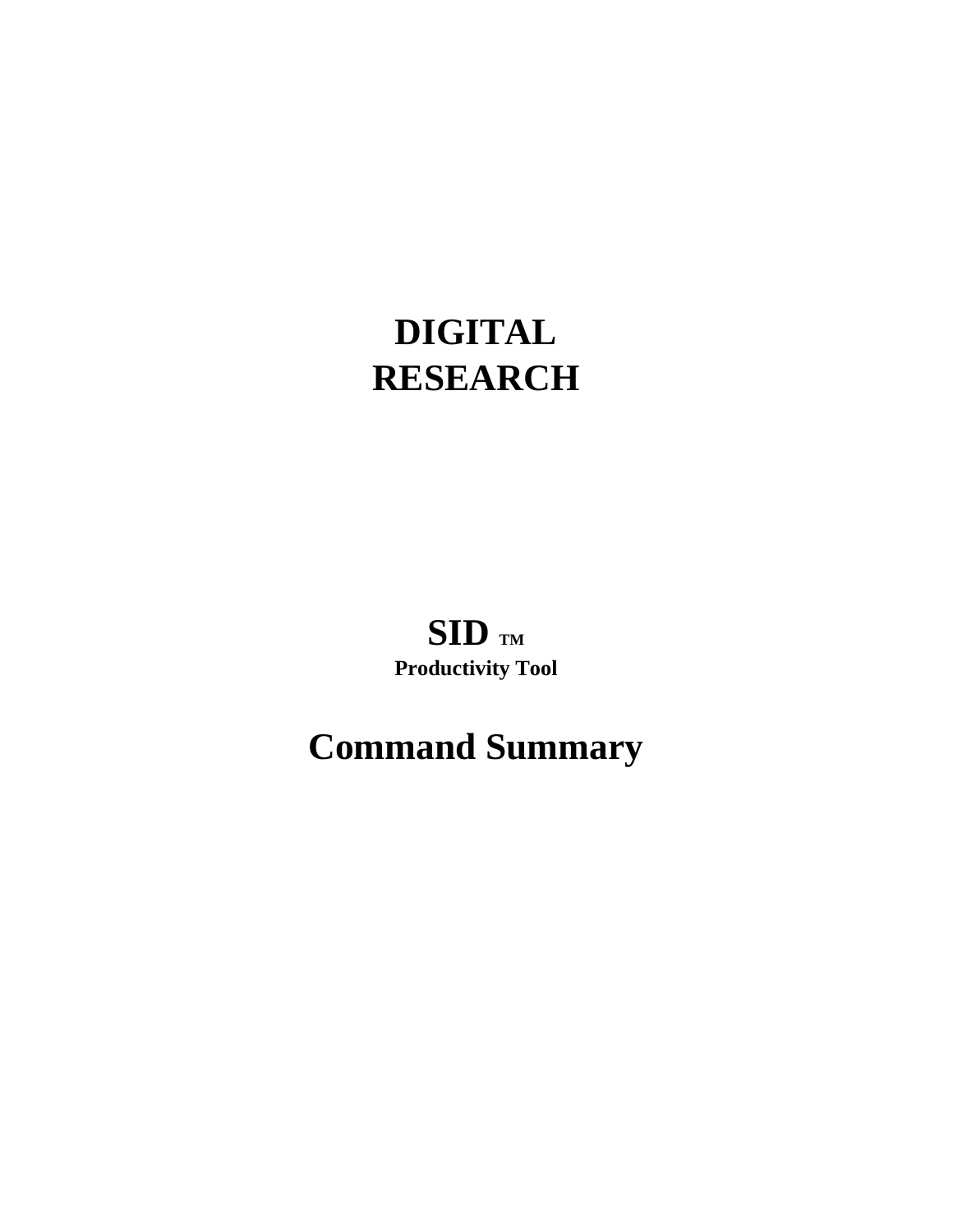#### COPYRIGHT

 Copyright @ 1978 by Digital Research Inc. All rights reserved. No part of this publication may be reproduced, transmitted, transcribed. stored in a retrieval system, or translated into any language or computer language, in any form or by any means, electronic, mechanical, magnetic, optical, chemical, manual, or otherwise, without the prior written permission of Digital Research Inc, Post Office Box 579, Pacific Grove, California, 93950.

#### DISCLAIMER

 Digital Research Inc. makes no representations or warranties with respect to the contents hereof and specifically disclaims any implied warranties of merchantability or fitness for any particular purpose Furtherr Digital Research Inc. reserves the right to revise this publication and to make changes from time to time in the content hereof without obligation of Digital Research Inc. to notify any person of such revision or changes.

#### TRADEMARKS

 CP!rvl and Digital Research and its logo are registered trademarks of Digital Research Inc. SID and MAC are trademarks of Digital Research Inc. Intel is a registered trademark of Intel Corporation.

 The SID Productivity Tool Command Summary was prepared using the Digital Research TEX Text Formatter and printed in the United States of America.

> \*\*\*\*\*\*\*\*\*\*\*\*\*\*\*\*\*\*\*\* First Edition: 1978 \*\*\*\*\*\*\*\*\*\*\*\*\*\*\*\*\*\*\*\*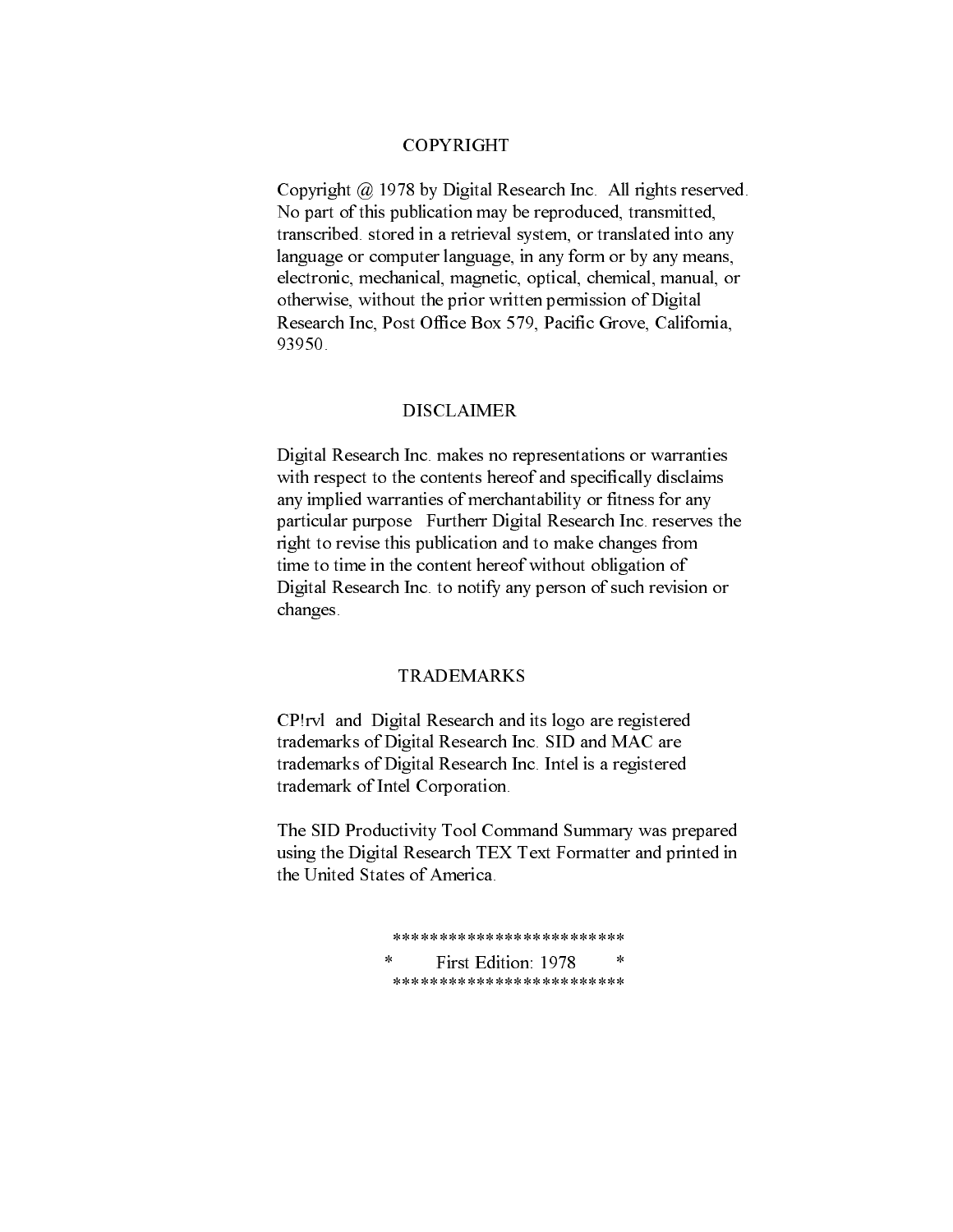STARTUP

- (1) SID
- $(2)$  SID x.y
- (3) SID X.HEX
- (4) SID X.UTL
- (5) SID x.y u.v

 Form (1) starts SID without a test pro gram, (2) loads the test program x.y (y is normally COM), (3) loads X.HEX in Intel "hex" format, (4) loads and executes utility x, (5) loads x.y with the symbol table u.v (normally x.SYM). Example: SID SORT.COM SORT.SYM

#### RESPONSE

- $(1)$  #
- (2) SYMBOLS
- (3) NEXT PC END nnnn pppp eeee

 Form (1) indicates SID is ready to accept commands, (2) indicates machine code loaded, commencing symbol table load, (3) shows successful machine code and/or symbol load where nnnn, pppp, and eeee are hexadecimal values giving the next unfilled machine code location, the initial program counter, and the last free mem ory location, respectively.

#### LETTER COMMANDS

- A Assemble M Move C Call P Pass Point
- D D isplay R Read
- F Fill Memory S Set Memory
- G Go T Trace
	- H Hex U Untrace
	- I Input Line X Examine
	- L List Mnemonics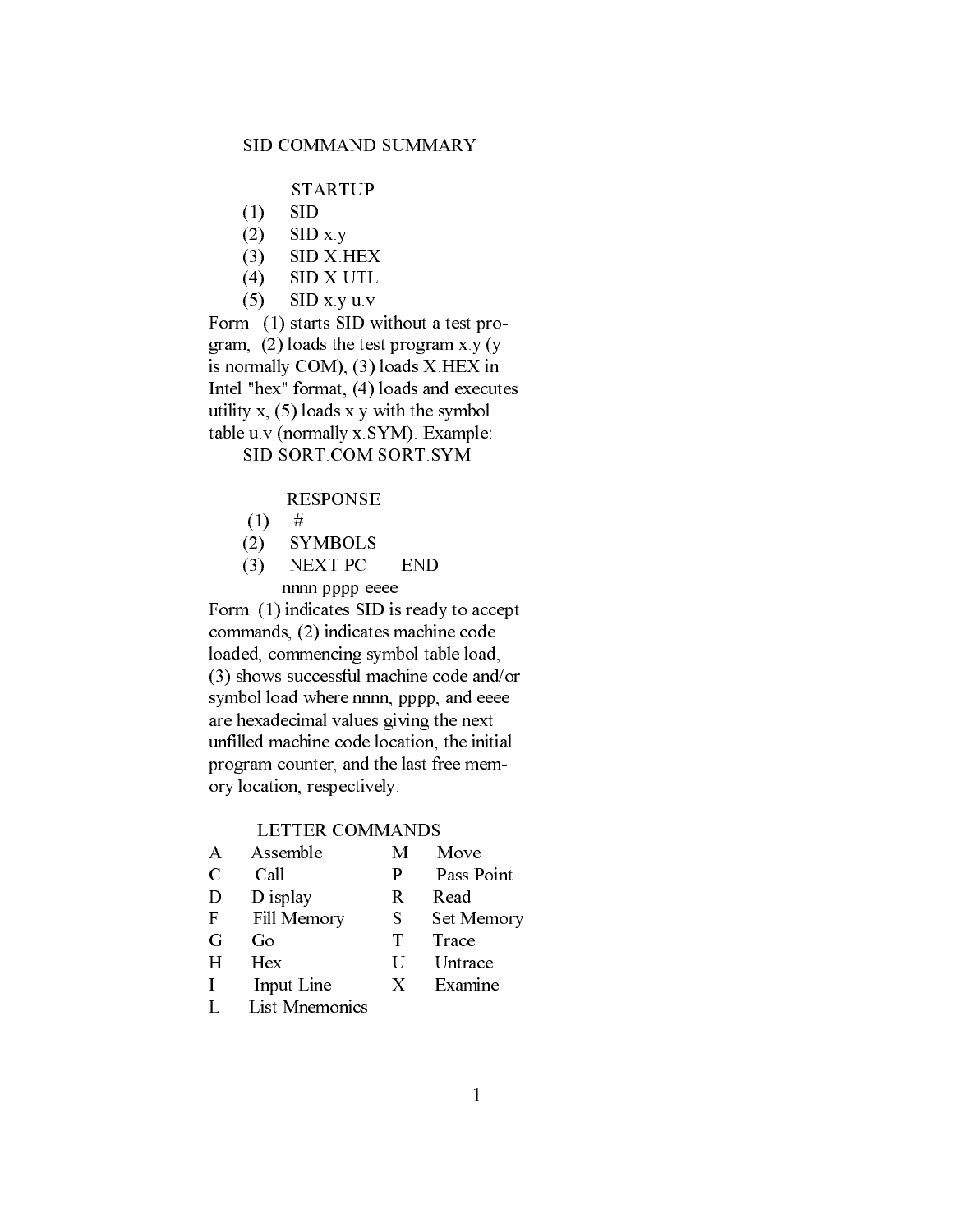#### COMMAND LINE

 SID reads commands from the svstem console following the # prompt. Each command line is based upon the command letter and optional symbolic expressions. All CP/M Iine editing is available on 64 character lines terminated by carriage returns. A space serves as a comma delimiter. SID terminates whenever control-C is typed.

#### LITERAL NUMBERS

 SID uses the hexadecimal number base, consisting of the decimal digits 0-9 along with the hex digits A-F. Numbers ex ceeding four digits are truncated to the right. Examples are:

30 3F 3f FF3E F3

#### DECIMAL NUMBERS

 Decimal numbers are preceded by a # and consist of decimal digits 0-9. Num bers exceeding 65535 are truncated to the rightmost 16 bits. Examples are: #48 #9999 #65535 #0

#### **CHARACTERS**

 SID accepts graphic ASCII characters within paired string apostrophes ('). Strings of length greater than two are truncated to the right. The rightmost character of a two character string be comes the least significant byte. A one character string has a high order 00 byte, zero length strings are disallowed, and a pair of apostrophes within a string re duces to a single apostrophe. Lower case letters are not translated in strings. Ex amples are:

'a' 'A' 'xy' '#I"'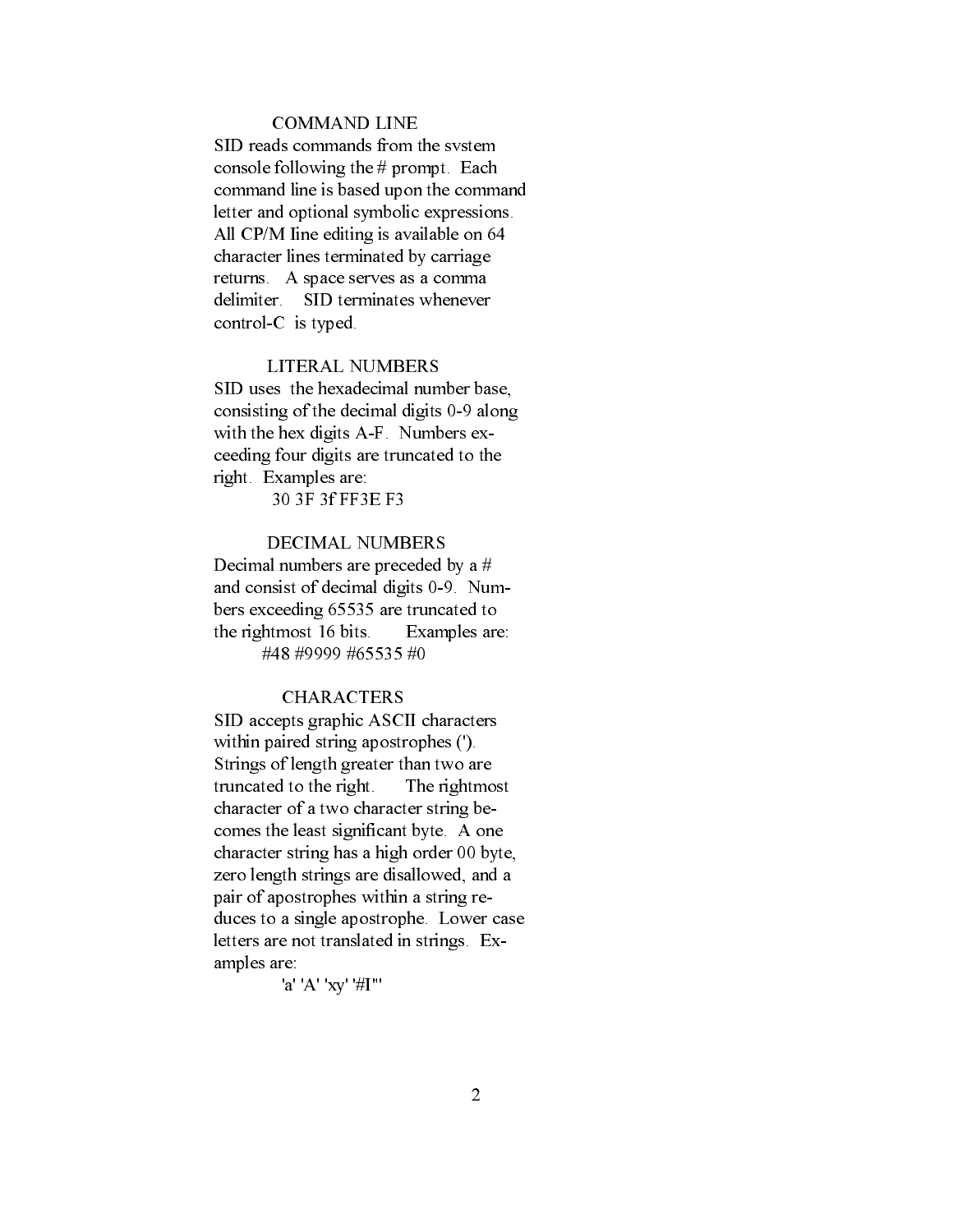#### SYMBOL REFERENCES

 SID symbolic expressions may involve symbol references when a symbol table is present:

- $(1)$  .s
- $(2)$   $\oslash$  8
- $(3) = S$

 Form (1) denotes the address of symbol s, (2) denotes the 16-bit value at .s, (3) denotes the 8-bit value at .s, where s is a sequence of characters matching a symbol table element.

#### QUALIFIED SYMBOLS

 SID searches for a symbol match starting at the first symbol loaded until the first symbol matches. When duplicate symbols exist, a qualified reference of the form:

s1  $/s2/$  . . .  $/sn$ 

 matches symbols from left to right as the search proceeds sequentially through the symbol table. An example is: ALPHA/GAMMA/I

#### SYMBOLIC EXPRESSIONS

 Expressions consist of a left to right sequence of literal numbers, decimal numbers, character strings, and symbol references, separated by plus ("+") and minus ("-") operators. Values are added or subtracted, accordingly, with no over flow checks, to produce the final 16-bit result. a leading minus, as in -x, is computed as O-x. A leading plus, as in  $+X$ , is computed as  $x'+x$ , where xl is the value of the last expression typed. A sequence of  $n \wedge s$  produces Nth stack ed value in the program under test (see the G command). Blanks are not allowed within expressions. Examples are given with individual commands.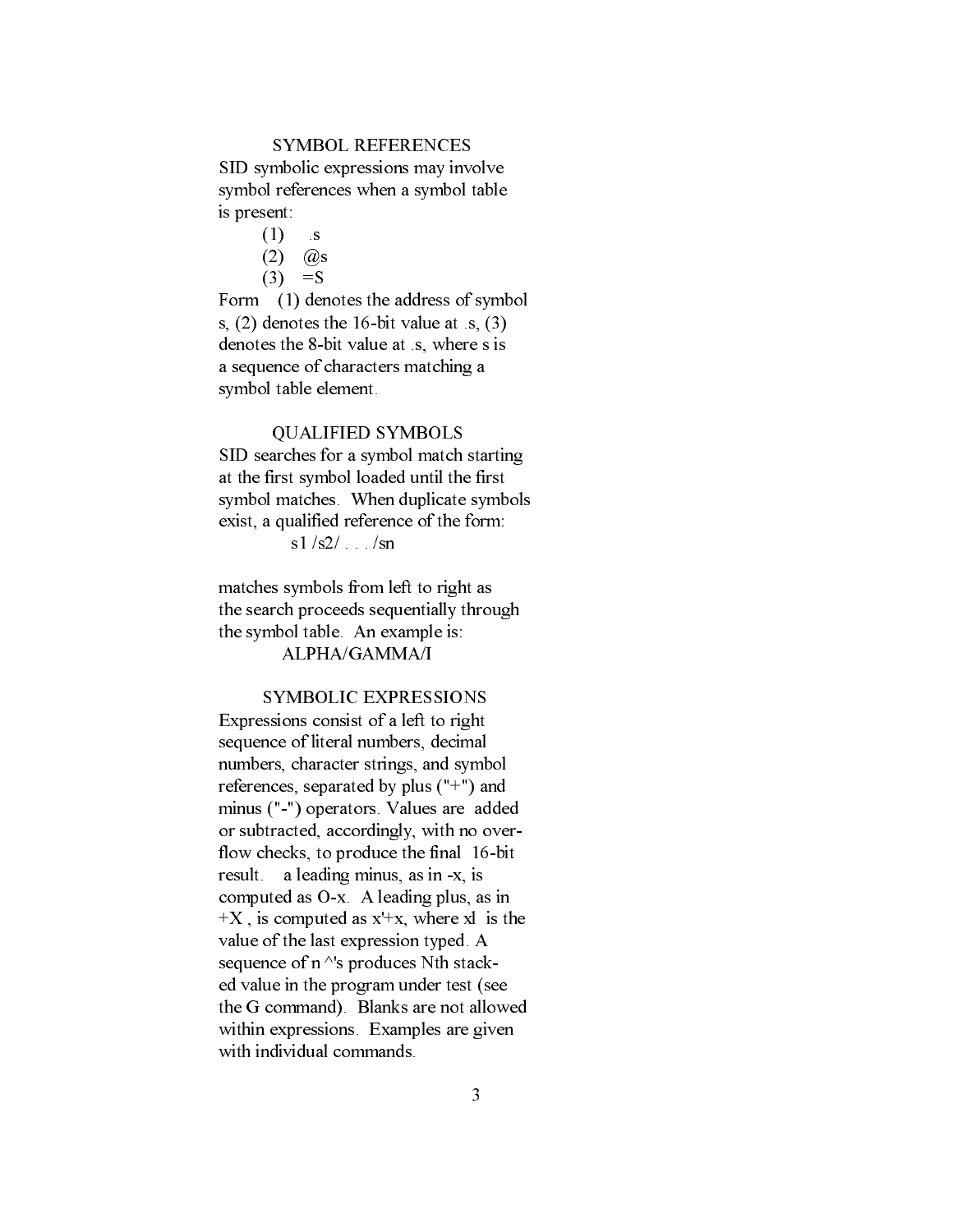#### **A ASSEMBLE**

- (1) As
- $(2)$  A
- $(3)$  -A

 Form(l) begins in-line assembly at loca tion s, where each successive address is displayed until a null line or "." is entered by the operator. Form (2) is equivalent to (1) with assumed starting address de rived from last assembled, listed, or traced address. Form (3) removes the assembler/disassembler module, discards existing symbol information, and disables subsequent A or L commands. In this case, machine hex code is displayed in subsequent traces. Examples:

> A100 A# 100 A.CRLF+5  $A@GAMMA+@X=I$ A+30

#### **CALL**

- (1) Cs
- $(2)$  Cs, b
- (3) Cs,b,d

 Form (1) performs a direct call from SID to location s in memory, without dis turbing the CPU state of the program under test, and is most often used with SID Utilities. In this case, registers  $BC=0000$ ,  $DE=0000$ . Form (2) calls s with data  $BC=b$ ,  $DE=0000$ , while form (3) also fills DE=d. Examples: C100 C#4096 C.DISPLAY C@JMPVEC+=X C.CRLF,#34  $C.CRLF, @X, \text{+=}X$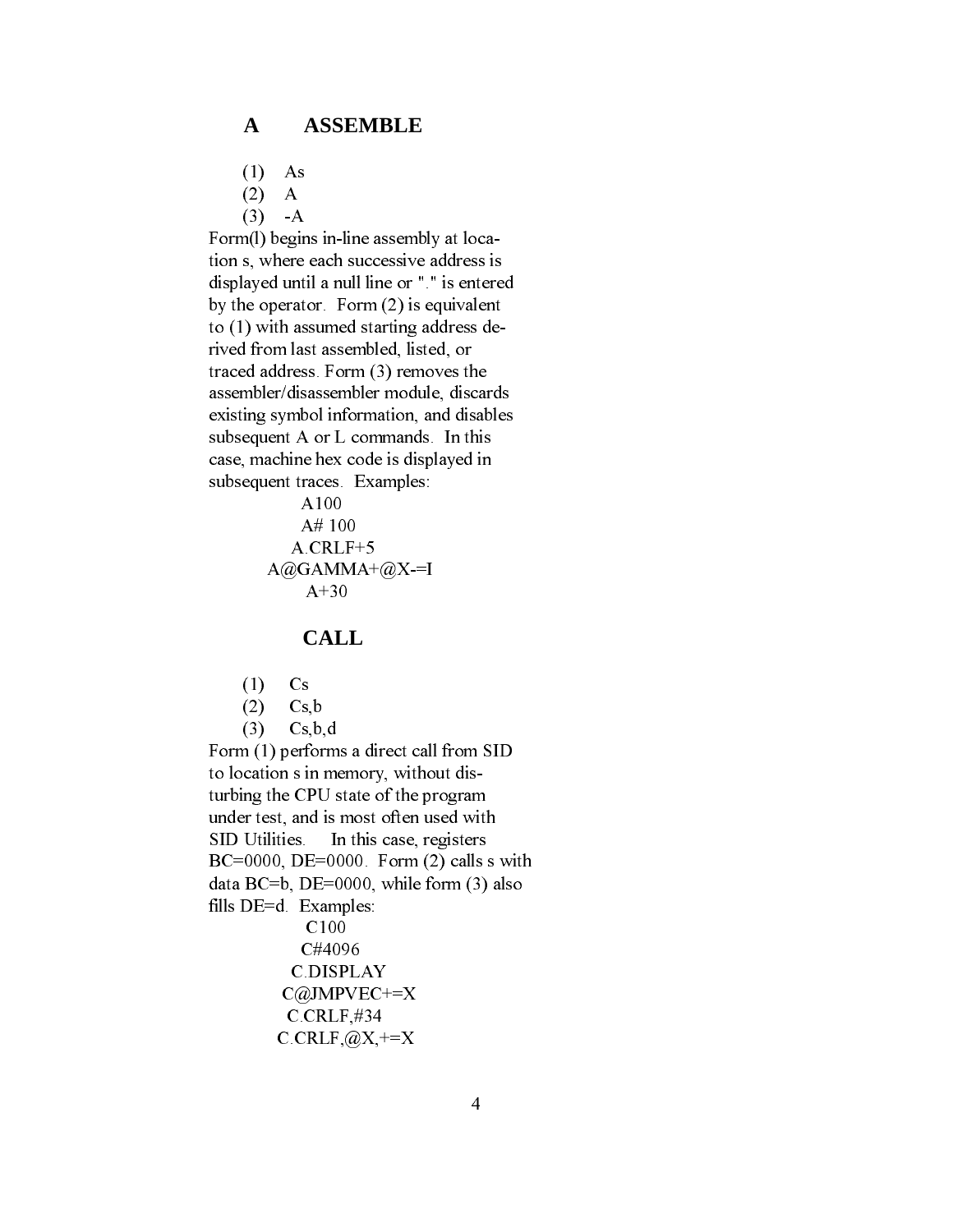#### **D DISPLAY MEMORY**

- (1) Ds
- (2) Ds,f
- (3) D
- (4) D,f
- (5) DWs
- $(6)$  DWs, f
- (7) DW
- (8) DW,f

 Form (1) types memory contents in 8-bit format starting at location s for 1/2 screen with graphic ASCIIto the right of each line, (2) is similar, but ends at location f. Form (3) continues the display from the last displayed location, or the value of the HL register pair following CPU state display, for 1/2 screen, (4) is similar, but terminates at location f. Forms (5) through (8) are equivalent to (1) through (4), but display in word format (16-bits). Examples:

> DF3F D# 100,# 200 D.gamma,.DELTA+#30 D,.GAMMA DW@ALPHA,+#100

#### **F FILL MEMORY**

 Fs,f gd Fills memory with 8-bit data d starting at location s, continuing through location f. Examples:

> F100,3FF,ff f.gamma,+#100,#23  $F@$ ALPHA, $+=$ I, $=X$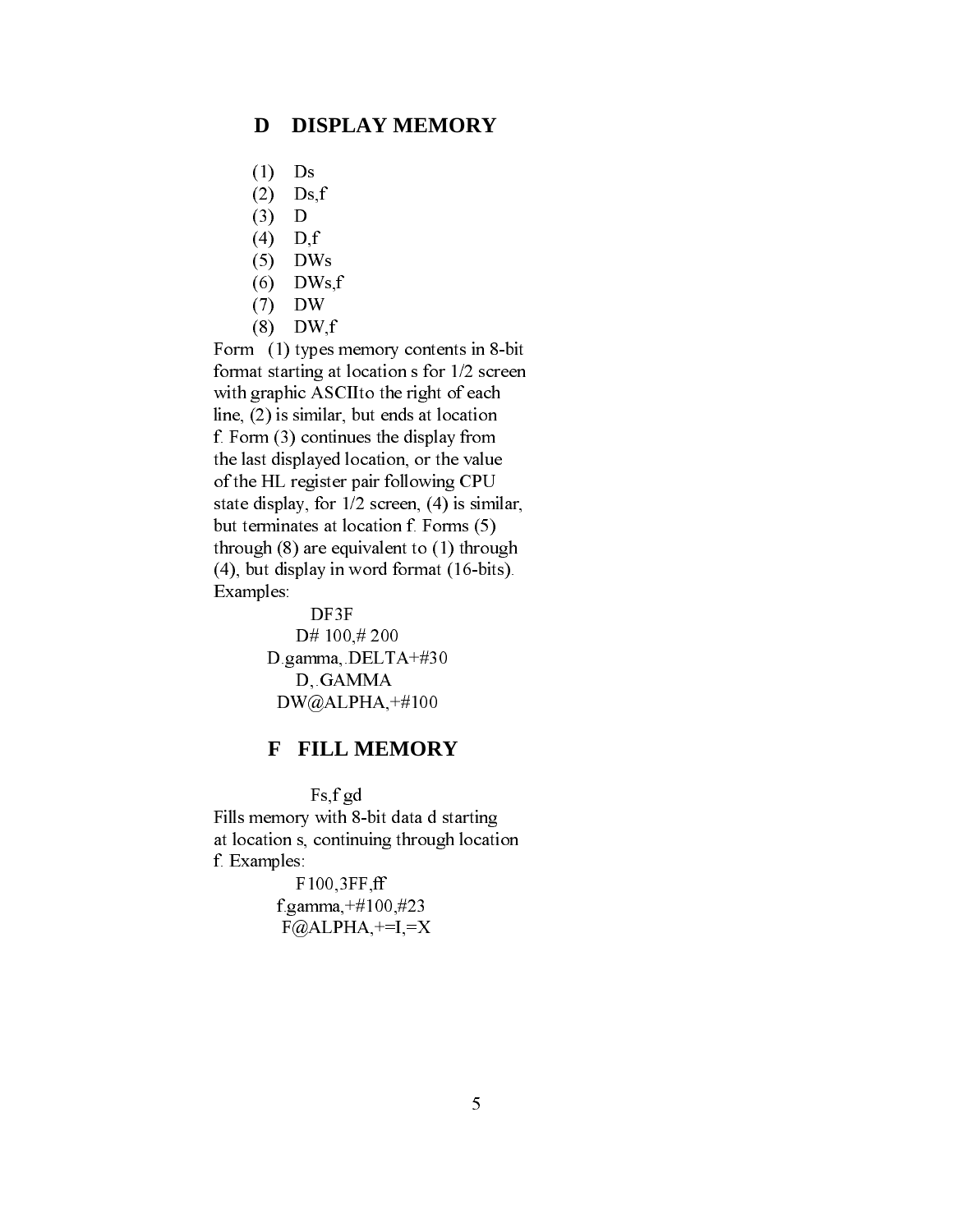#### **G GO TO PROGRAM**

- (1) G
- (2) Gp
- (3) G,a
- (4) Gp,a
- (5) G,a,b
- (6) Gp,a,b
- $(7)$  -G . . .

 Form (1) starts the program under test from the current PC without breakpoints. Execution is in real time. Form (2) is equivalent, but sets PC=p before exe cution, (3) starts from the current PC with a breakpoint at location a,  $(4)$  is similar to (3) but sets the PC to p. Form (5) is equivalent to (3) but sets break points at a and b, while (6) presets the PC to p before execution. Upon encoun tering a breakpoint (or an externally pro vided RST 7), the break address is printed in the form:

\*nn.nn

 and the optional breakpoints are cleared. Forms given by (7) parallel (1) through (6), except "pass points" are not traced until the corresponding pass count be comes zero (see P command). The symbol "<sup> $\wedge$ " in an expression produces the topmost</sup> stacked value, which is used to set a break following a subroutine call. Given that a breakpoint has occurred at a sub routine, the command

 $\mathsf{G},^\wedge$ 

 continues execution with a return break point set. Examples:

```
 G100
      G100,103
  G.CRLF,.PRINT,#1024
G@JMPVEC+=I,.ENDC,.ERRC
      G,.errsub
   G,.ERRSUB,+30
   -G100,+10,+10
```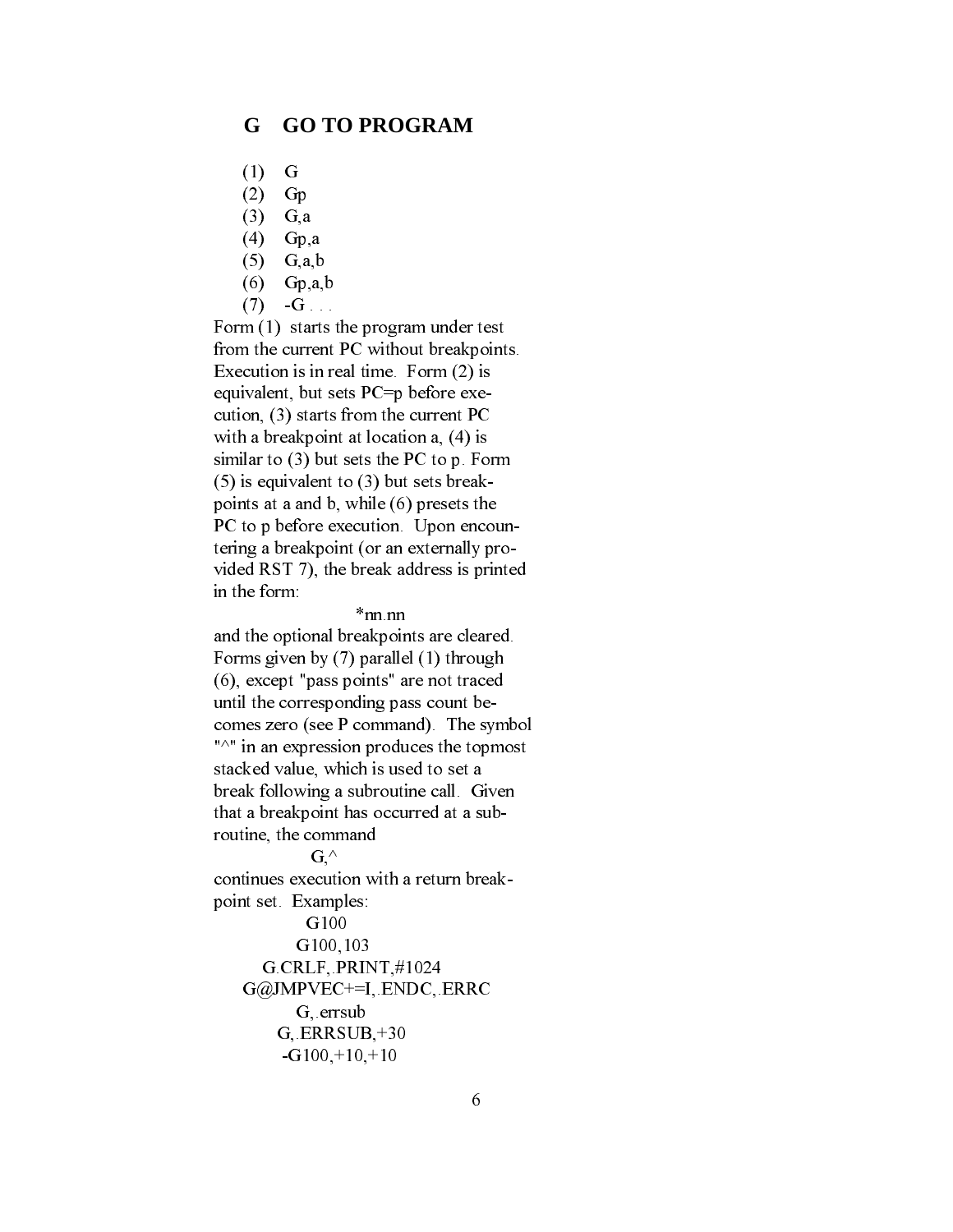#### **H HEX VALUES**

- (1) Ha,b
- (2) Ha
- $(3)$  H

Form (1) produces the hexadecimal sum (a+b) and difference (a-b) of operands.

Form (2) performs number conversion by

typing the value of a in the format:

hhhb #ddddd 'c' ssss

 where hbhh is als hex value, dddd is the decimal value, c is the ASCH value, if it exists, and ssss is the symbolic value, if it exists. Form (3) prints the hex values for each symbol table element

 (abort with rubout). Examples: H100,200

```
 H#1000,#965
H.GAMMA+=I,@ALPHA-#10
     H#53
   H@X+=Y-5
```
### **I INPUT LINE**

 $I$  c1 c2 . . . cn

 Initializes default low memory areas for the R command or the program under test, as if the characters c1 through cn had been read and setup at the console command processor level. Default FCB's are initialized, and the default buffer is set to the initial input line. Examples:

> I x.dat ix.inp y.out I a:x.inp b:y.out \$-p ITEST.COM ITEST.HEX TEST.SYM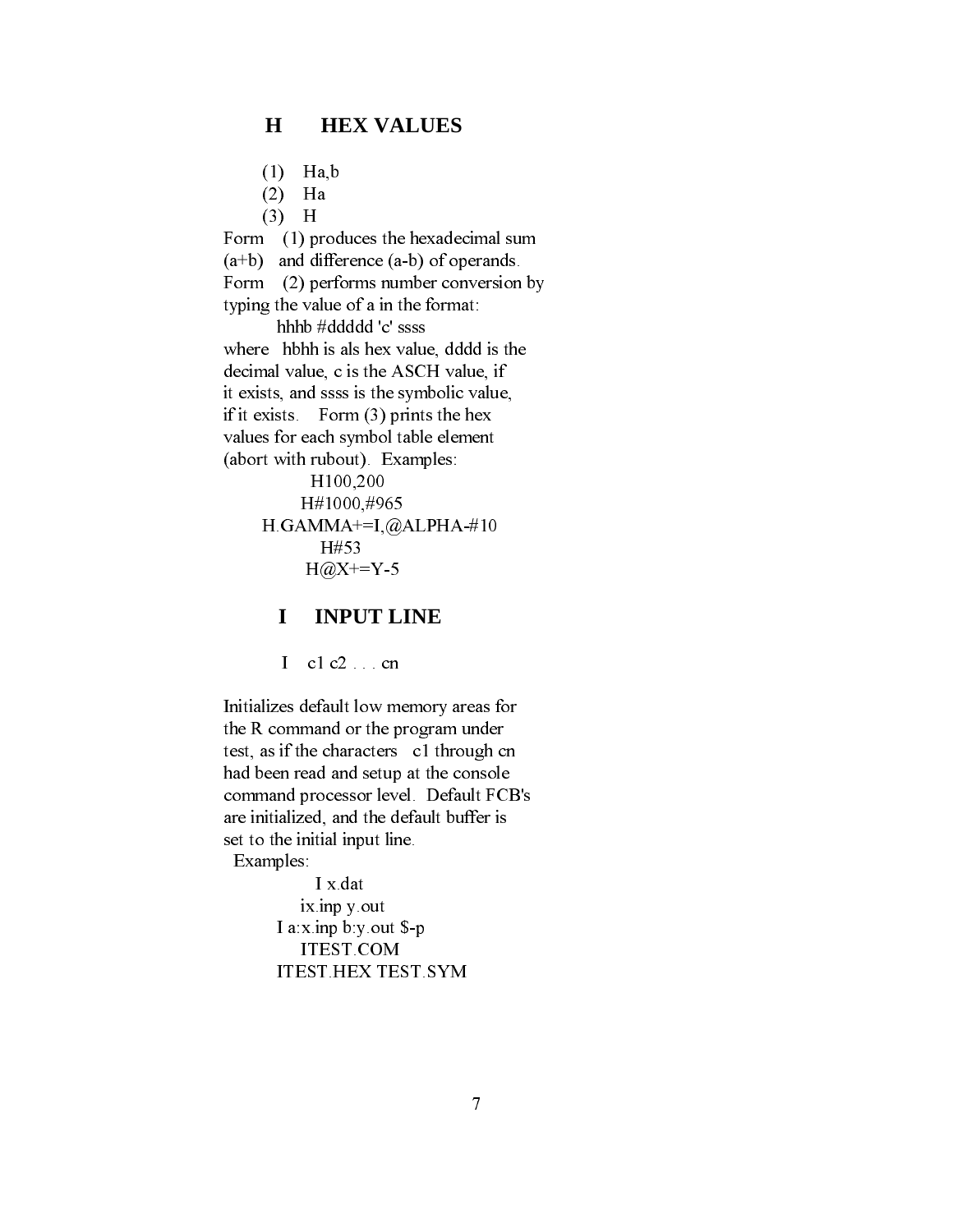#### **L LIST CODE**

- (1) Ls
- (2) Ls,f
- (3) L
- $(4)$  -L . . .

 Form (1) lists disassembled machine code starting at location s for 1/2 screen, (2) lists mnemonics from location s through f (abort typeouts with rubout). Form (3) lists mnemonics from the last listed, as sembled, or traced location for I screen. Form (4) parallels (1) through (3), but labels and symbolic operands are not printed. Labels are printed in the form ssss:

 ahead of the lines to which they corres pond. Non-8080 mnemonics are printed as

 $??=$  hh where hh is the hex value at that loca tion. Examples:

> L100 L#1024,#1034 L.CRLF  $L@$ ICALL, $+30$ -L.PRBUFF+=I,+TAT

#### **M MOVE MEMORY**

Ms,h,d

 Move data values from start address s through address h to destination address d. Data areas may overlap during the move process. Examples: M100,1FF,300

 $M.x, y, z$  M.GAMMA,+FF,.DELTA  $M(\partial \theta_a)$ alpha+=x,+#50,+IOO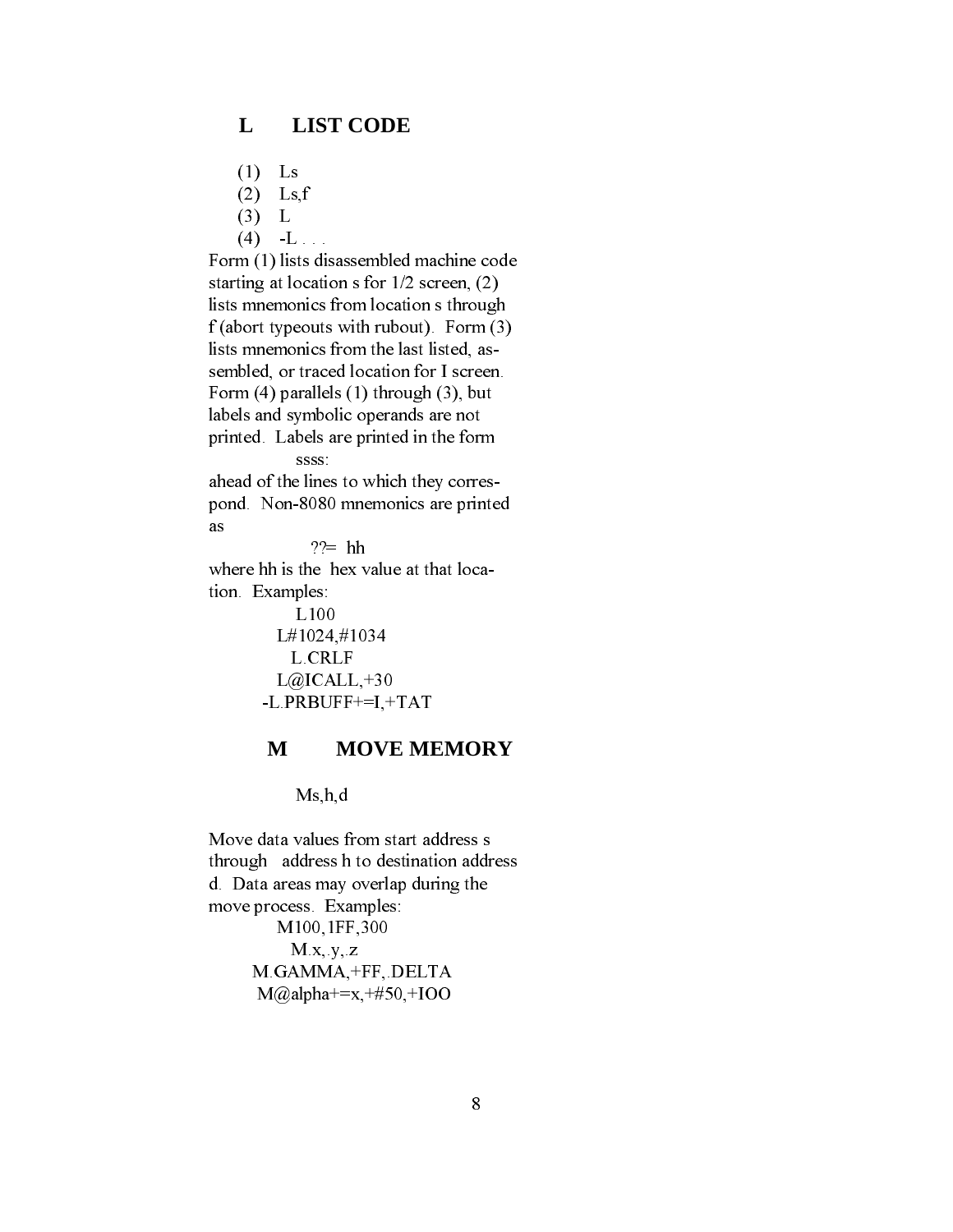#### **P PASS COUNTER**

- (1) Pp
- (2) Pp,c
- (3) p
- $(4)$  -Pp
- $(5)$  -P

 A "pass point" is a program counter loca tion to monitor during execution of a test program. A pass point has an as sociated "pass counter" in the range 1-FF (O-#255) which is decremented each time the test program executes the pass point address. When a pass count reaches 1, the pass point becomes a permanent breakpoint and the pass count remains at 1. Unlike a temporary breakpoint (see G), pass points with pass count 1 stop execution following execution of the in struction at the break address. Form (1) sets a pass point at address p with pass count 1, (2) sets pass point p with pass count c, (3) displays active pass points and counts, (4) clears the pass point at p (equivalent to Pp,O), and (5) clears all pass points. Up to 8 pass points can be active at any time. CPU registers are displayed when executing a pass point, with the header

 nn PASS hhhh ssss showing the pass count nn and address hhhh with optional symbol ssss. Registers are not displayed if -G or -U is in effect until the pass count reaches 1. Execution can be aborted during the pass trace with rubout. Examples:

```
 P100,ff
   P.BDOS
P@ICALL+30,#20
  -P.CRLF
```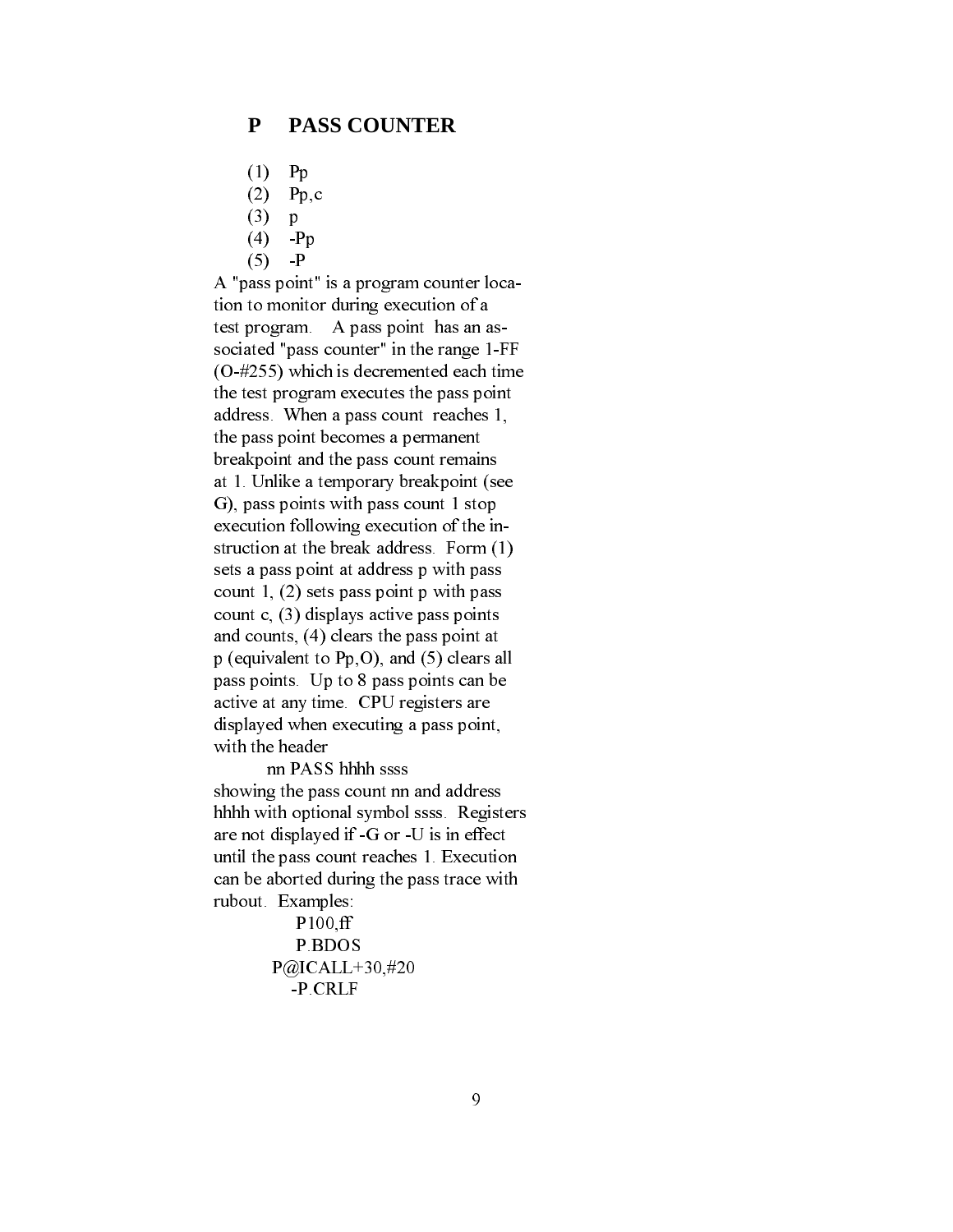#### **R READ CODE/SYMBOLS**

(1) R

(2) Rd

 The I command sets up code and symbol files for subsequent loading with the R command. Form (1) reads optional code and optional symbols in preparation for program test, (2) is similar. but loads code and/or symbols with the bias value d. The sequence:

## I X.Y

 R Sets up machine code file x.y (y is usually COM), and reads machine code to the transient area. If y is HEX, the file must be in Intel "hex" format. The sequence:

I X.Y U.V

```
 R
```
 also reads the symbol file u.v (u is usually the same as x, and v is normally SYM). The form:

 $I * u.v$ 

R

 skips the machine code load, and reads only the symbol file. When a symbol file is specified, the response

#### **SYMBOLS**

 shows the start of the symbol file read operation. Thus, a "?" error before the SYMBOL message indicates a machine code read error, while "?" following the SYMBOL message shows a symbol file read error. Examples:

 I COPY.COM R I SORT.HEX SORT.SYM R I merge.com merge.sym R1000 I \* test.sym R-#256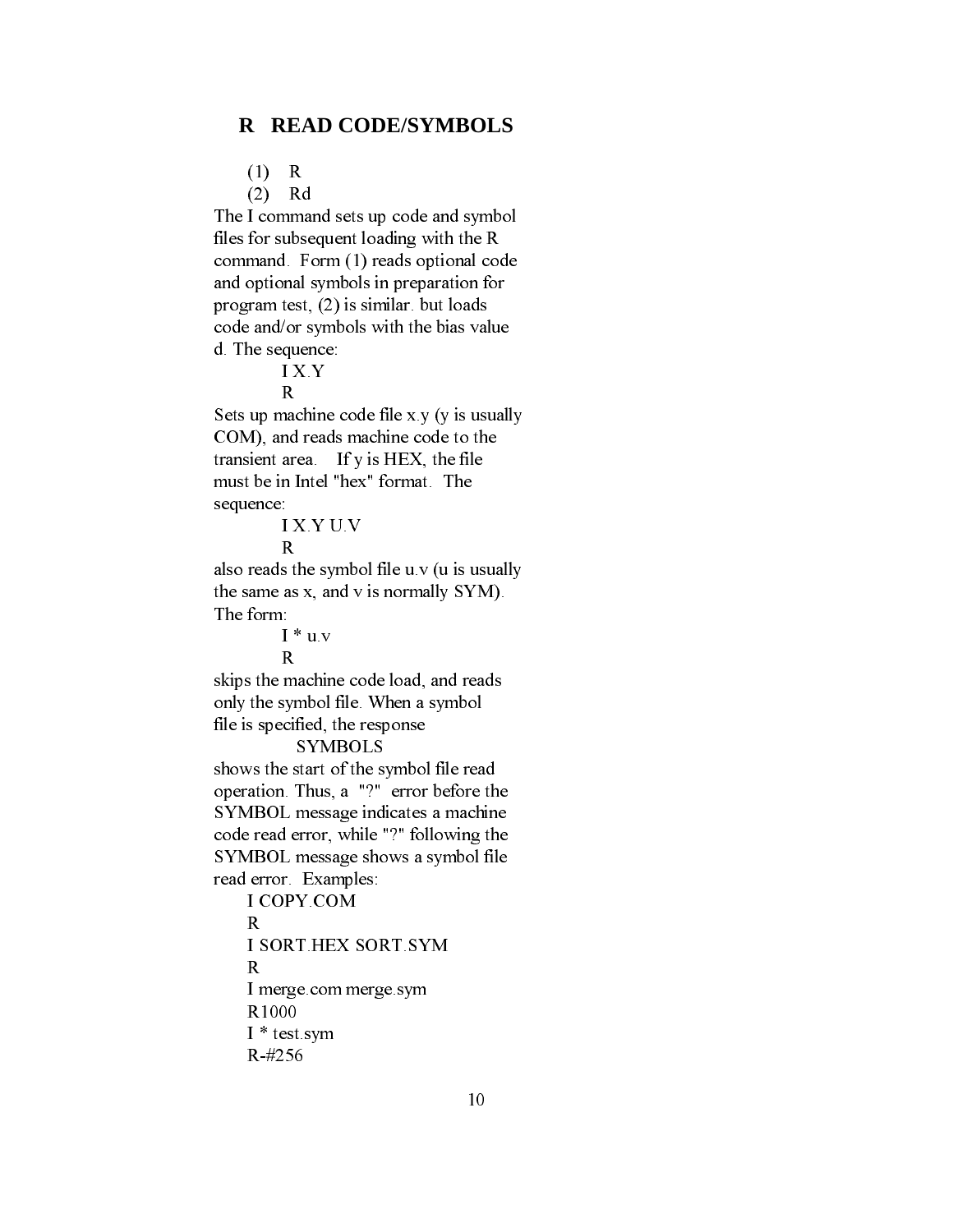#### **S SET MEMORY**

- (1) Ss
- (2) SWs

 Form (1) sets memory locations in 8-bit format, (2) sets memory in 16-bit "word" format. In either case, each address is displayed, along with the current content. If a null line is entered, no change is made, and the next address is prompted. If a value is typed, then the data is changed and the next address is promp ted. Input terminates with either invalid input, or a single "." from the console. Long ASCII input is entered with form (1) by typing a leading quote (") followed by graphic characters, terminated by a carriage return. The examples show un derlined console input:

 S100 0100 C3 34 0101 24 #254 0102 CF 0103 4B "Ascii 0108  $6E = X+5$ 0109 D4 . SW.X+#3(T 2300 006D 44F 2302 4F32 @GAMMA 2304 33E2 \_ 2306 FF11 O+.X+-I-#20 2308 348F .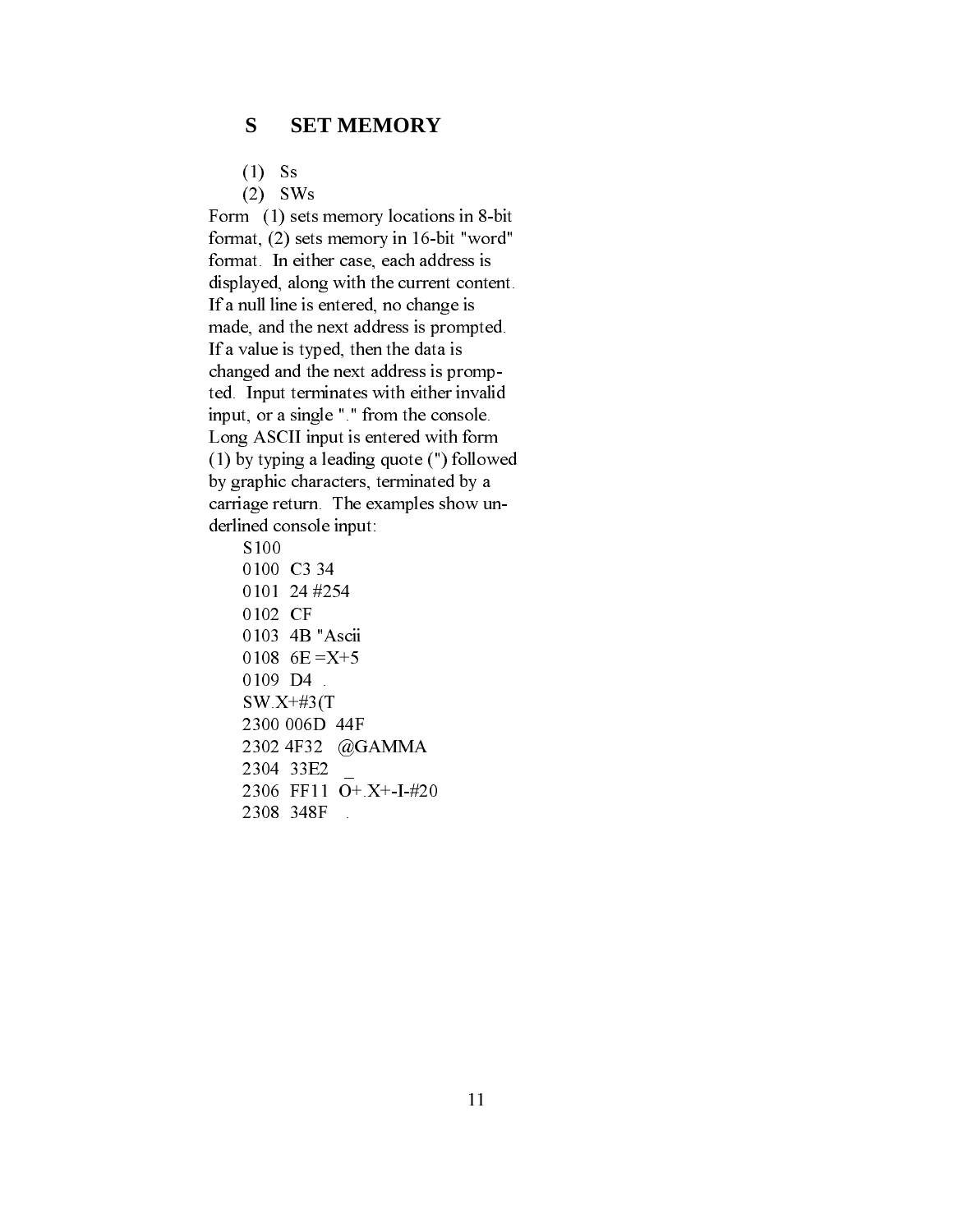#### **T TRACE MODE**

- (1) Tn
- $(2)$  T
- (3) Tn,c
- (4) T,c
- $(5)$  -T . . .
- $(6)$  TW . . .
- $(7)$  -TW . . .

 Form (1) traces n program steps, showing the CPU state at each step, while (2) traces one step. Form (3) is used with SID utilities, and "calls" the utility func tion c at each trace step. Form (4) is similar to  $(3)$ , but traces only one step. Form (5) parallels (1) to (4), but disables symbols. Form (6) parallels (1) to (4), but performs "trace without call" showing only local execution. Form (7) is similar to (6) with symbols disabled. Examples: T100

 T#30,.COLLECT -TW=I,3EO3

#### U UNTRACE MODE

- $(1)$  U . . .
- $(2)$  -U
	- $(3)$  UW . . .
	- $(4)$  -UW . . .

 U performs the same function as T, ex cept the register state is not displayed. Forms (2) and (4), however, disable inter mediate pass point trace (see P). U and T both run fully monitored, with auto matic breaks at each instruction. Execu tion can be aborted with rubout. Exam ples:

> Uffff U#10000,.COLLECT UW=GAMMA,.COLLECT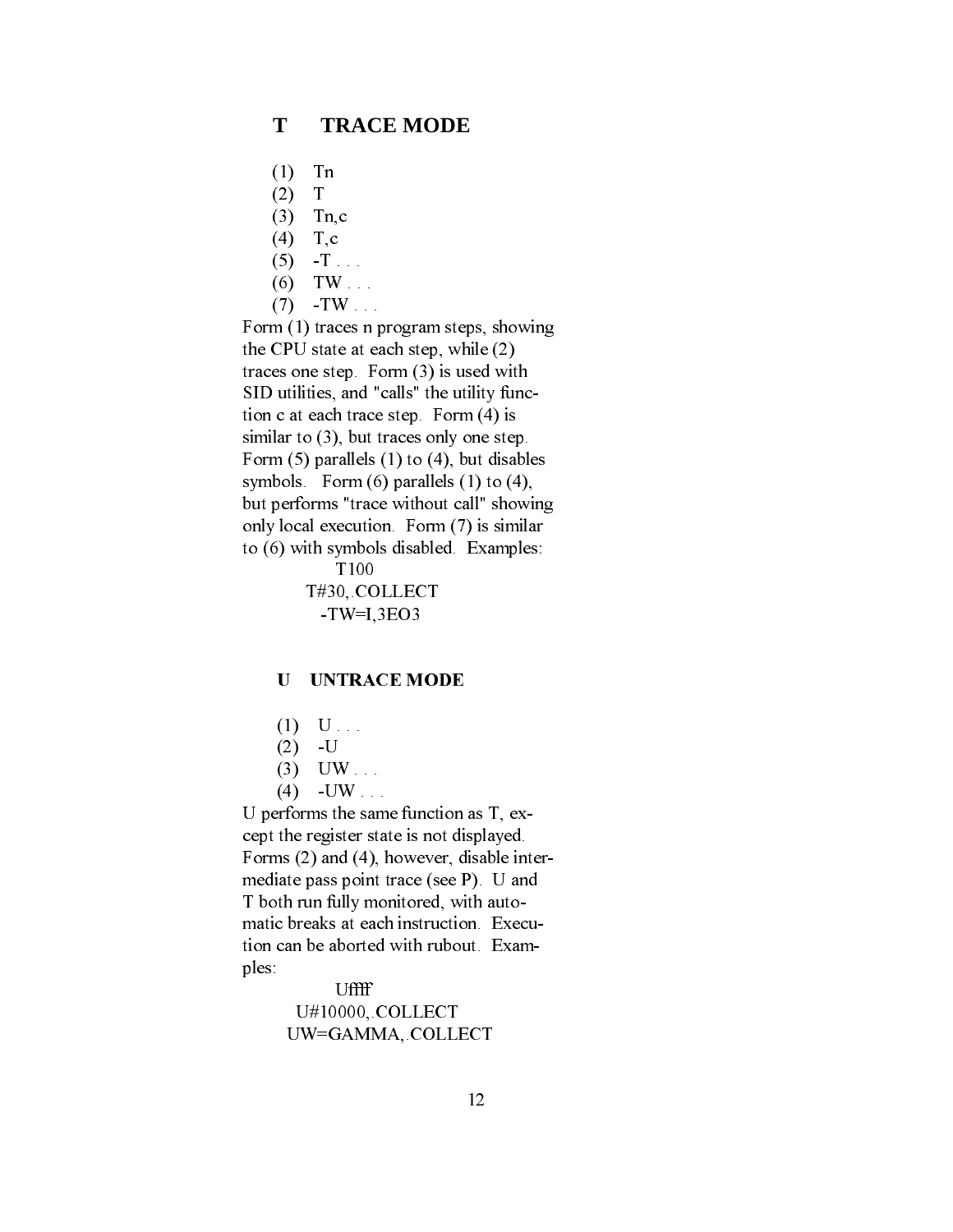#### **X EXAMINE CPU STATE**

(1) X

(2) Xf

(3) Xr

 Form (1) displays the CPU State in the format:

 f A=a B=b D=d H=h S=s P=P i s where f is the "flag state," a is the 8080 accumulator content, b is the 16-bit BC register pair value, d is the DE value, h is the HL value, s is the SP value, p is the PC value, i is the decoded instruction at p, and s is symbolic information. The flag, are represented by dashes when false, and their letters when true:

 Carry Zero Minus Even parity Interdigit carry

 Form (2) allows flag state change, where f is one of C,ZM,E, orI. The current state is displayed (either "-" or the let ter). Enter the value 1 for true, 0 for false, or null for no change. Form (3) allows register state changes where r is one of A, B, D, H, S, or P. Symbol information is given at s when i refer ences an address, including LDAX and STAX. The form "=mm", is printed for memory referencing instructions (e.g., INR M ADD M), where mm is the mem ory value before execution. Examples with opera or input underlined:

> XM M 0 XB 3E04 3EFF XP 446E CRLF+10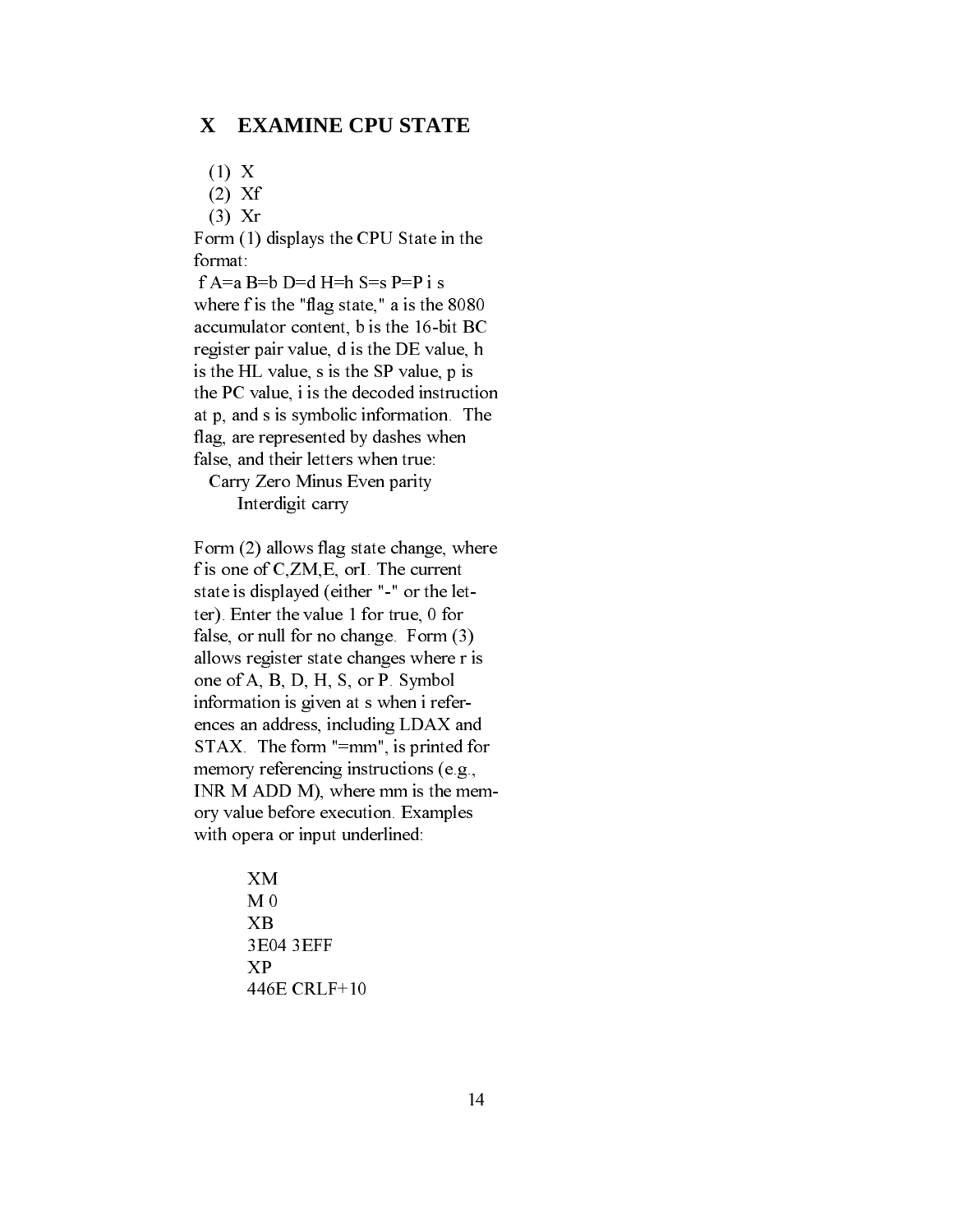#### **SID UTILITIES**

 Utilities execute with SID to provide additional debugging facilities. A utility is loaded initially by typing: SID X.UTL where x is the utility name. Upon load ing, the utility is setup for execution with SID, and responds with: .INITIAL = iiii  $COLLECT = cccc$  .DISPLAY dddd where iiii, cccc, and dddd are three abso lute address entries to the utility for (re)initializing, collecting debug data, and displaying collected information, respec tively. The SID symbol table contains these three entry names. A utility is reinitialized by typing:

Ciiii or C.INITIAL The display information is obtained by typing:

 Cdddd or C.DISPLAY while data collection occurs during moni tored execution using the T or U com mands, where the second argument gives the collection address. xamples are:

Uffff, collect

U#1000,403

### TW1000,.COLLECT

#### UW@GAMMA,.COLLECT

 Pass points may be set during data col lection to stop the monitoring at the end of program areas under test. The actual initialization, collection, and display functions depend upon the particular SID utility.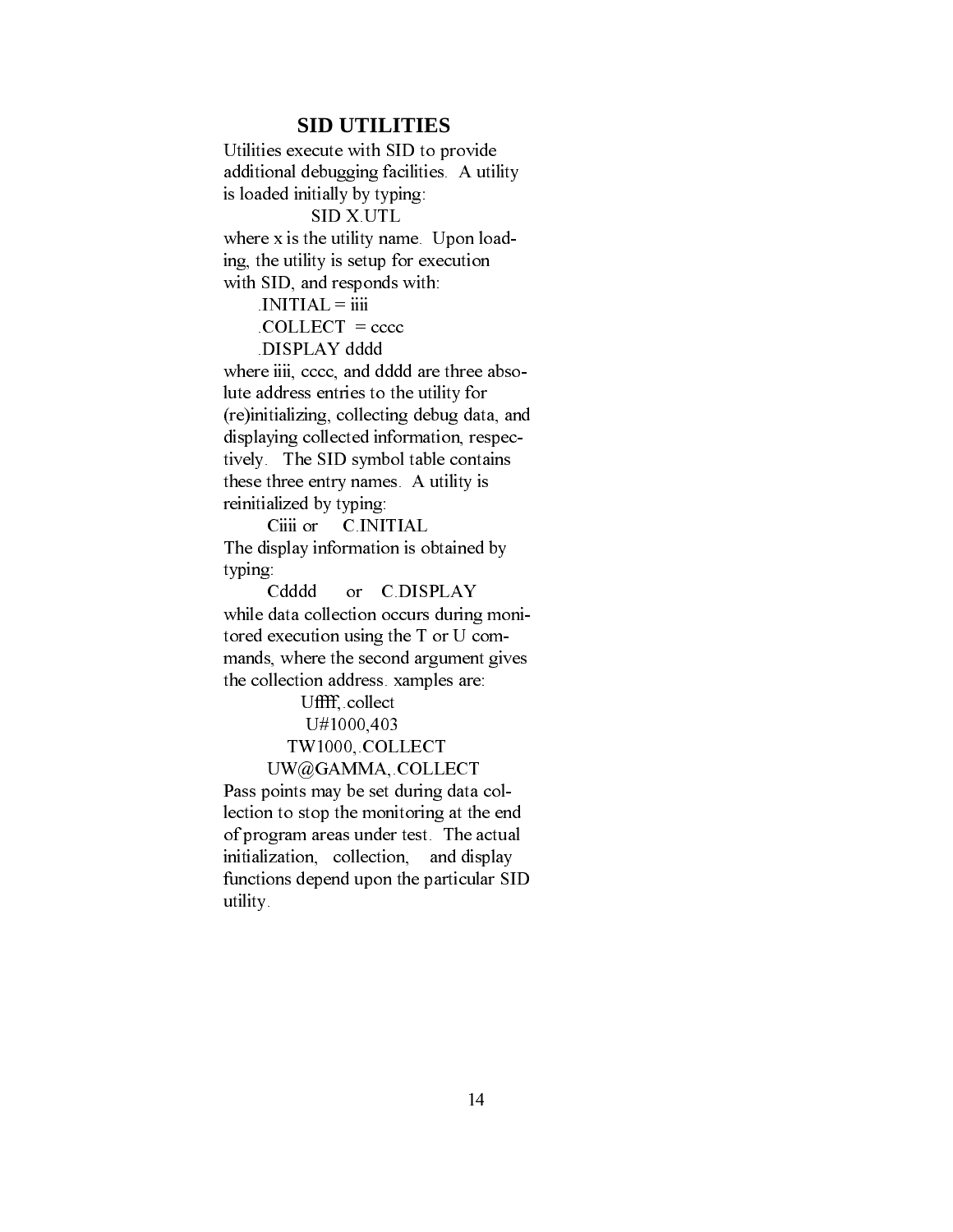#### **THE HIST UTILITY**

 The HIST utility creates a histogram of program execution between two locations given during initialization. Program ad dresses are monitored during U or T mode execution, with summary data displayed at any time. Upon startup or reinitiali zation, HIST prompts with:

TYPE HISTOGRAM BOUNDS:

Respond with:

 aaaa,bbbb for a histogram between locations aaaa and bbbb, inclusive. Collect data in U or T mode, then display results. Output is scaled to the maximum collected value, accumulating until reinitialization. An example:

 SID HIST.UTL TYPE HISTOGRAM BOUNDS 100,A00  $INTIAL = 30O3$  .COLLECT 3E06 .DISPLAY 3E09 #I SORT.COM SORT.SYM #R SYMBOLS #UFF,.COLLECT (register display and break) #C.DISPLAY (histogram@isplay) U1000,.COLLECT (display an eventual break) C.DISPLAY (update histogram display) C.INITIAL (histogram bounds reset)

 $\mathbf{r}$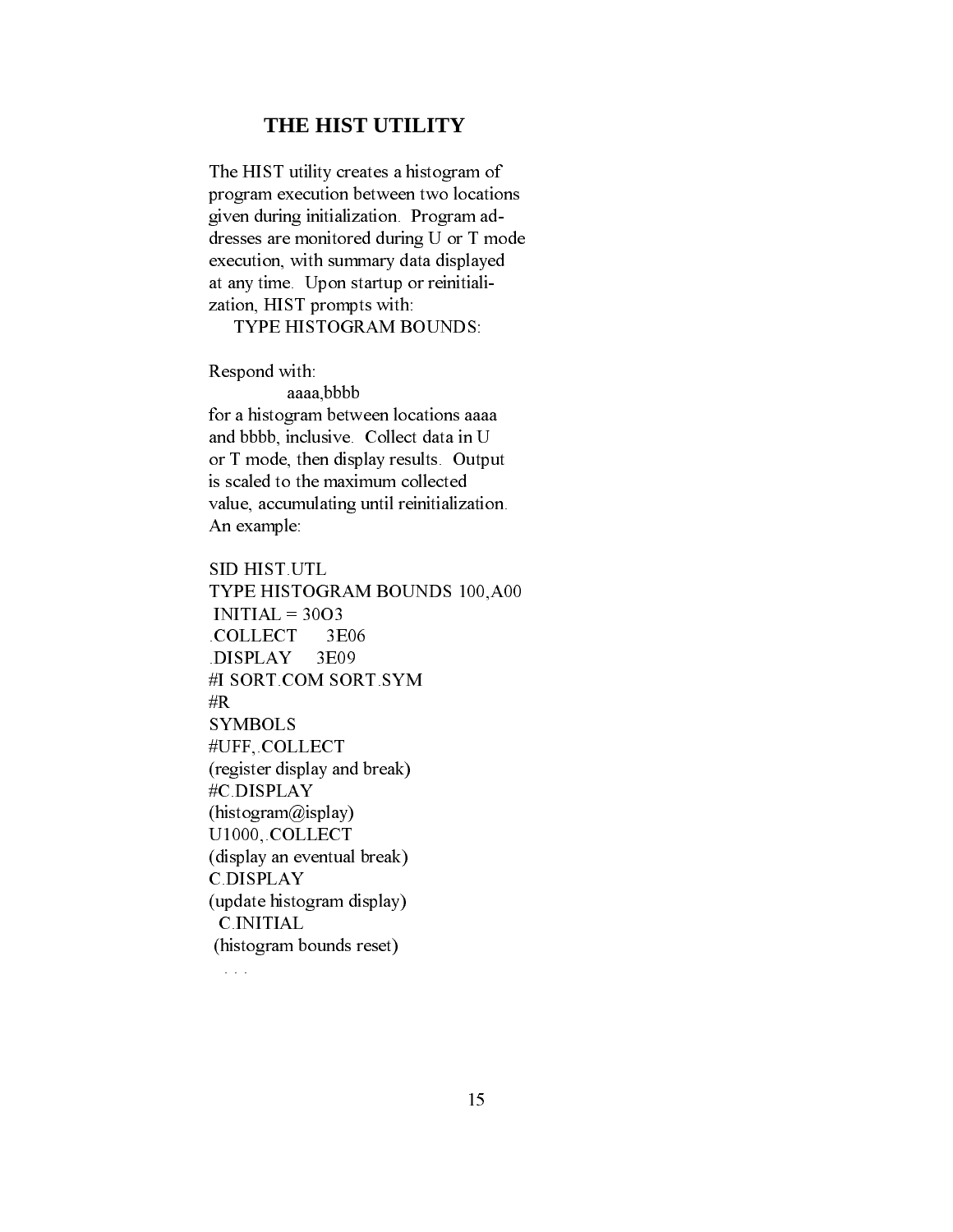#### **THE TRACE UTILITY**

 The TRACE utility provides a dynamic backtrace of up to 256 instructions which ended at the current break address. In struction address collection occurs only in U or T mode. Pass points can be active, however, during the data collec tion, and will halt execution when the pass count becomes 1. Initialization clears the accumulated instructions, col lection records the instruction address in a wraparound buffer, and display prints the backtrace in decoded mnemonic form with symbol references and labels when they occur. If "-A" is in effect, only instruction addresses are given. In this case ,TRACE is loaded by typing:

 SID #-A #I TRACE.UTL #R ADDRESSES ONLY

. . .

 An example of normal operation: SID TRACE.UTL READY FOR SYMBOLIC BACKTRACE #1 MERGE.COM MERGE.SYM #R #UFFF,.COLLECT (register display, wait, break) #C.DISPLAY (symbolic backtrace appears)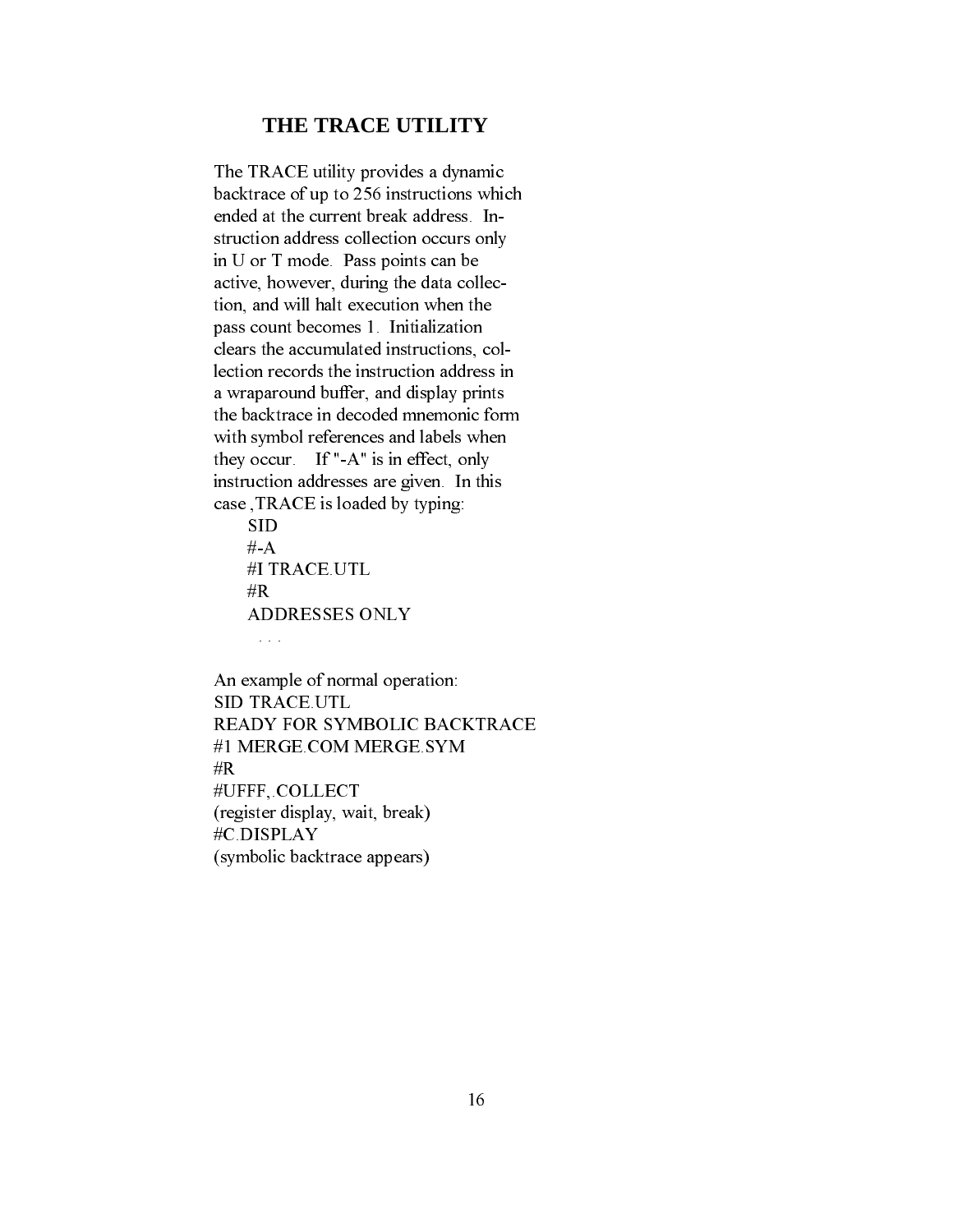#### **IMPLEMENTATION NOTES**

 The SID program operates in about 6K bytes, and self-relocates directly below the BDOS (overlaying the CCP area). The SID symbol table fills downward from the base of SID. As the table fills, the BDOS jump address is altered to reflect the reduced free space. Programs which "size" memory using the BDOS jump ad dress should not be started until all sym bols are loaded.

 The "-A" command increases the free space by about 1 1/2 K bytes. Any existing symbol information must be reloaded af ter issuing the command.

 Programs will trace up to the BDOS where tracing is discontinued until con trol returns to the calling program. ROM subroutine tracing is discontinued when ROM is entered through a call, jump, or PCHL, and resumed upon return to the calling program in RAM.

 Use rubout to abort programs running fully monitored in T or U mode, and an externally provided restart (RST 7) when running unmonitored with G.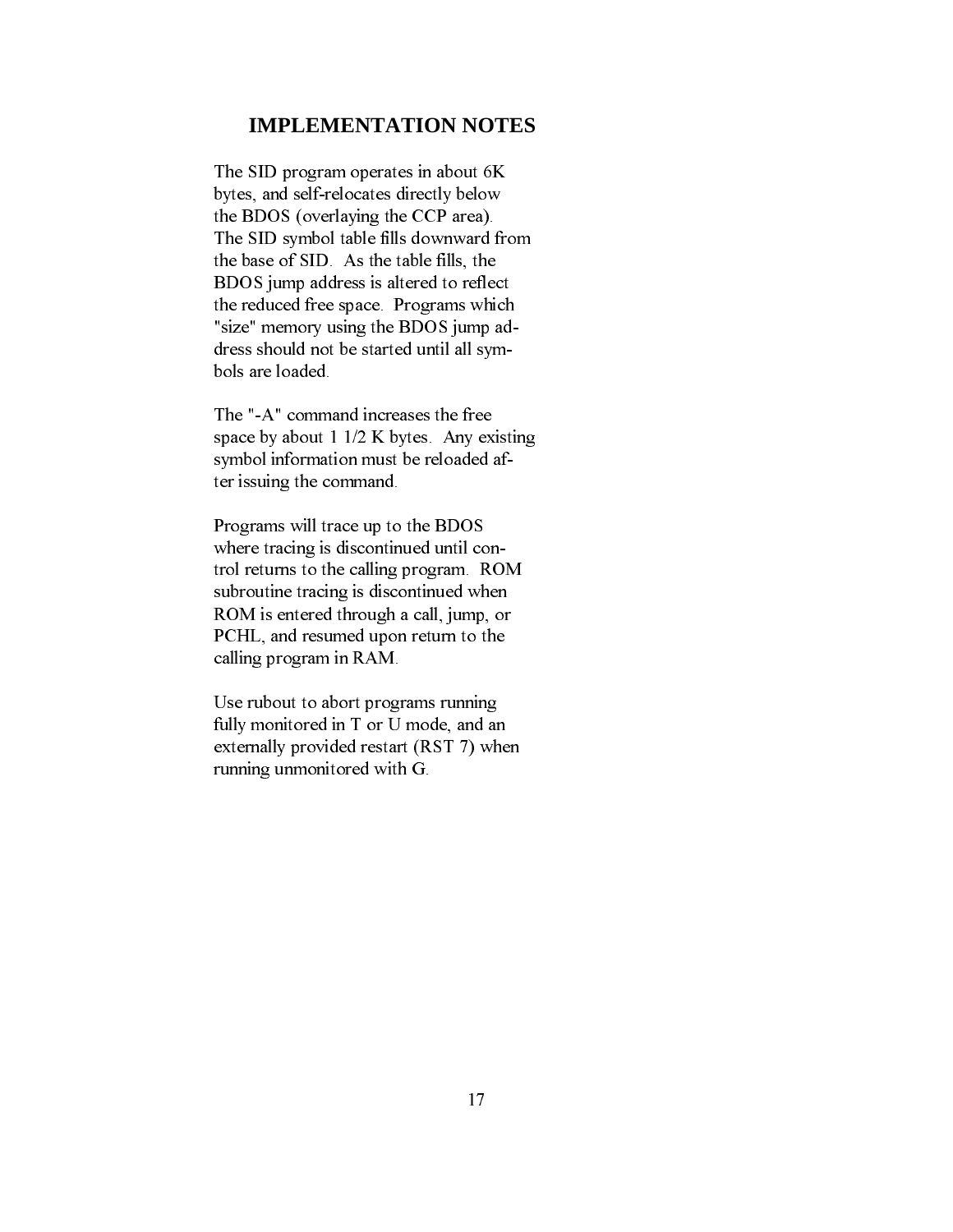#### **8080 MNEMONICS**

 The 8080 mnemonics which follow (repro duced with permission from Intel(c) Cor poration), can be entered directly in as sembly mode (see A), and are produced by SID in list mode (see L). Data fields can consist of symbolic expressions. Given that "A100" has been typed, and that the symbols  $X$ ,  $Y$ , and  $Z$  exist, the following is valid input:

 MOV A,B MVI A,FF mviI b,#255 MVI M,'x' LXI H,'ab' JMP 100 CALL .X  $JZ \quad \omega(X)$ Ixi  $h, @X+=Z$ <br>JMP  $X/Y+5$  $X/Y+5$ 

 Notable differences between MACand the SID "A" command are that no pseudo operations are allowed, operands are SID symbolic expressions\*, labels cannot be inserted, and register references must be names, not numbers.

 \*In particular, note that LXI H,'ab' fills H with 'a' and L with 'b' due to the nature of SID expressions, which is coun ter to the MAC convention.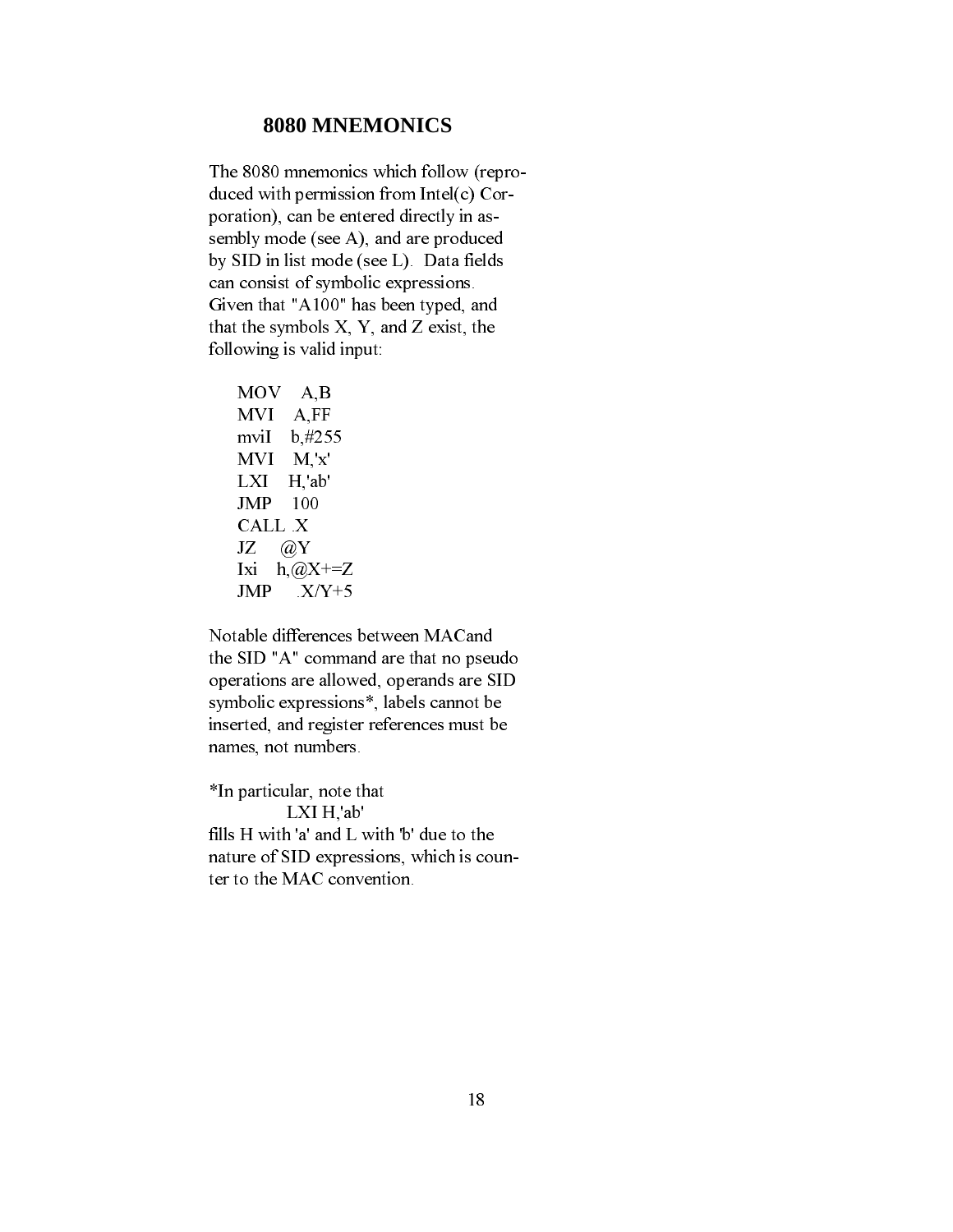| C <sub>3</sub> | JMP            | CD             | CALL       | C9             | <b>RET</b> |
|----------------|----------------|----------------|------------|----------------|------------|
| C <sub>2</sub> | JNZ            | C <sub>4</sub> | <b>CNZ</b> | C <sub>0</sub> | <b>RNZ</b> |
| CA             | JZ             | CC             | CZ         | C8             | RZ         |
| D <sub>2</sub> | <b>JNC</b>     | D <sub>4</sub> | <b>CNC</b> | D <sub>0</sub> | <b>RNC</b> |
| DA             | JC             | DC             | CC         | D8             | RC         |
| E2             | <b>JPO</b>     | E4             | <b>CPO</b> | E <sub>0</sub> | <b>RPO</b> |
| EA             | JPE            | EC             | <b>CPE</b> | E8             | <b>RPE</b> |
| F <sub>2</sub> | J <sub>P</sub> | F <sub>4</sub> | CP         | F <sub>0</sub> | RP         |
| FA             | JM             | <b>FC</b>      | CM         | F8             | RM         |
| E9             | PCHL           |                |            |                |            |

| 06             | MVI B. | C6             | <b>ADI</b> | 01 | LXI B.   |
|----------------|--------|----------------|------------|----|----------|
| <b>OE</b>      | MVI C, | CE             | ACI -      | 11 | $LXI$ D. |
| 16             | MVI D, | D <sub>6</sub> | <b>SUI</b> | 21 | LXI H,   |
| 1E             | MVI E, | DE             | SB I       | 31 | LXI SP,  |
| 26             | MVI H, | E6             | <b>ANI</b> |    |          |
| 2E             | MVI L, | EE             | <b>XRI</b> |    |          |
| 36             | MVI M, | F6             | <b>ORI</b> |    |          |
| 3E             | MVI A  | FE             | <b>CPI</b> | 09 | DAD B    |
|                |        |                |            | 19 | DAD D    |
|                |        |                |            | 29 | DAD H    |
|                |        |                |            | 39 | DAD SP   |
|                |        |                |            |    |          |
| 04             | INR B  | 05             | DCR B      |    |          |
| OC             | INR C  | 0 <sub>D</sub> | DCR C      |    |          |
| 14             | INR D  | 15             | DCR D      |    |          |
| 1 <sup>C</sup> | INR E  | 1 <sub>D</sub> | DCR E      |    |          |
|                |        |                |            |    |          |

| 24 | INR H         | 25             | DCR H   | 0A LDAXB    |
|----|---------------|----------------|---------|-------------|
| 2C | INR L         | 2D             | DCR L   | 1A LDAX D   |
| 34 | INR M         | 35             | DCR M   | 2A LHLD Adr |
| 3C | INR A         | 3D             | DCR A   | 3A LDA Adr  |
|    |               |                |         |             |
| 03 | INX B         | 0 <sub>B</sub> | $DCX$ B | 02 STAX B   |
| 13 | INX D         | 1 <sub>B</sub> | DCX D   | 12 STAX D   |
| 23 | <b>INX H</b>  | 2B             | DCX H   | 22 SHLD Adr |
| 33 | <b>INX SP</b> | 3B             | DCX SP  | 32 STA Adr  |
|    |               |                |         |             |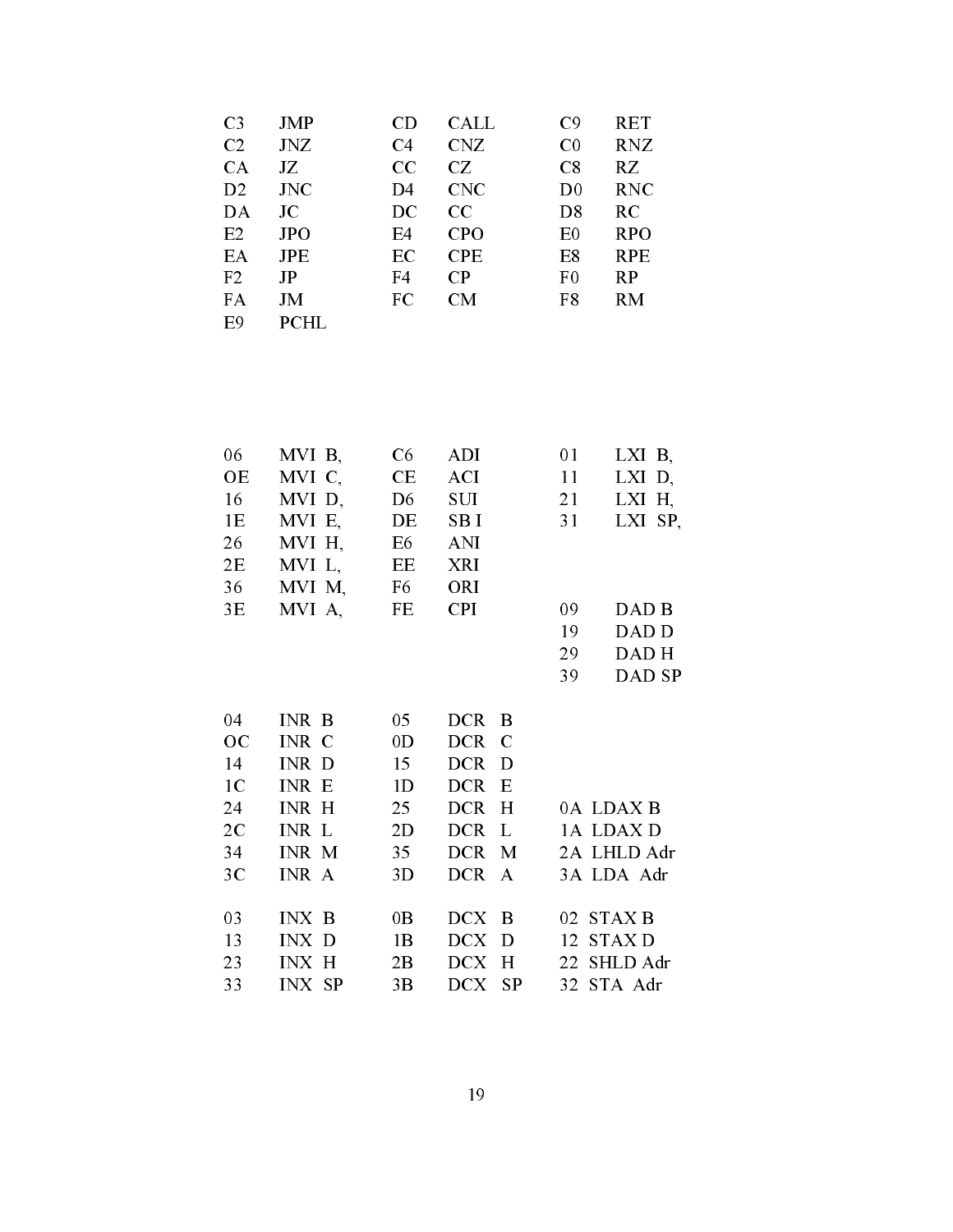| C7<br>RST 0                       | 07             | <b>RLC</b>           | 58 | MOV        | E,B  |
|-----------------------------------|----------------|----------------------|----|------------|------|
| CF<br>RST 1                       | 0F             | <b>RRC</b>           | 59 | <b>MOV</b> | E, C |
| D7<br>RST <sub>2</sub>            | 17             | RAL                  | 5A | <b>MOV</b> | E,D  |
| DF<br>RST 3                       | 1F             | <b>RAR</b>           | 5B | <b>MOV</b> | E, E |
| E7<br>RST 4                       |                |                      | 5C | <b>MOV</b> | E,H  |
| EF<br>RST 5                       |                |                      | 5D | <b>MOV</b> | E,L  |
| F7<br>RST 6                       |                |                      | 5E | <b>MOV</b> | E, M |
| FF<br>RST 7                       |                |                      | 5F | <b>MOV</b> | E, A |
|                                   | 00             | <b>NOP</b>           | 60 | <b>MOV</b> | H,B  |
|                                   | 76             | <b>HLT</b>           | 61 | <b>MOV</b> | H, C |
|                                   | F <sub>3</sub> | DI                   | 62 | <b>MOV</b> | H,D  |
|                                   | <b>FB</b>      | E1                   | 63 | <b>MOV</b> | H,E  |
|                                   |                |                      | 64 | MOV        | H,H  |
|                                   |                |                      | 65 | <b>MOV</b> | H,L  |
|                                   |                |                      | 66 | <b>MOV</b> | H, M |
| PUSH B<br>C <sub>5</sub>          |                |                      | 67 | <b>MOV</b> | H, A |
| D <sub>5</sub><br>PUSH D          | 40             | MOV B,B              | 68 | <b>MOV</b> | L, B |
| E5<br>PUSH H                      | 41             | MOV B,C              | 69 | <b>MOV</b> | L, C |
| <b>PUSH PSW</b><br>F <sub>5</sub> | 42             | MOV B <sub>,</sub> D | 6A | <b>MOV</b> | L, D |
| Cl<br>POP<br>B                    | 43             | MOV B,E              | 6B | <b>MOV</b> | L,E  |
| POP<br>D <sub>1</sub><br>D        | 44             | MOV B,H              | 6C | <b>MOV</b> | L, H |
| POP<br>E1<br>H                    | 45             | MOV B,L              | 6D | <b>MOV</b> | L,L  |
| <b>POP</b><br>F1<br><b>PSW</b>    | 46             | MOV B,M              | 6E | <b>MOV</b> | L, M |
|                                   | 47             | MOV B,A              | 6F | <b>MOV</b> | L, A |
| E <sub>3</sub><br><b>XTHL</b>     | 48             | MOV C,B              | 70 | <b>MOV</b> | M,B  |
| F <sub>9</sub><br><b>SPHL</b>     | 49             | <b>MOV</b><br>C, C   | 71 | <b>MOV</b> | M,C  |
|                                   | 4A             | MOV C <sub>,</sub> D | 72 | <b>MOV</b> | M,D  |
|                                   | 4B             | MOV C,E              | 73 | <b>MOV</b> | M,E  |
|                                   | 4C             | <b>MOV</b><br>C, H   | 74 | <b>MOV</b> | M,H  |
|                                   | 4D             | MOV $C, L$           | 75 | MOV        | M,L  |
| EB<br><b>XCHG</b>                 | 4E             | MOV C <sub>,</sub> M |    |            |      |
| 27<br><b>DAA</b>                  | 4F             | MOV<br>C, A          | 77 | <b>MOV</b> | M, A |
| 2F<br><b>CMA</b>                  |                |                      |    |            |      |
| 37<br><b>STCT</b>                 | 50             | <b>MOV</b><br>D, B   | 78 | <b>MOV</b> | A,B  |
| <b>CMCT</b><br>3F                 | 51             | D, C<br><b>MOV</b>   | 79 | <b>MOV</b> | A, C |
|                                   | 52             | <b>MOV</b><br>D, D   | 7A | <b>MOV</b> | A, D |
|                                   | 53             | <b>MOV</b><br>D, E   | 7B | <b>MOV</b> | A, E |
|                                   | 54             | <b>MOV</b><br>D, H   | 7C | <b>MOV</b> | A, H |
|                                   | 55             | D,L<br><b>MOV</b>    | 7D | MOV        | A, L |
| D3 OUT                            | 56             | D,M<br><b>MOV</b>    | 7E | MOV        | A, M |
| DB IN                             | 57             | <b>MOV</b><br>D, A   | 7F | <b>MOV</b> | A, A |